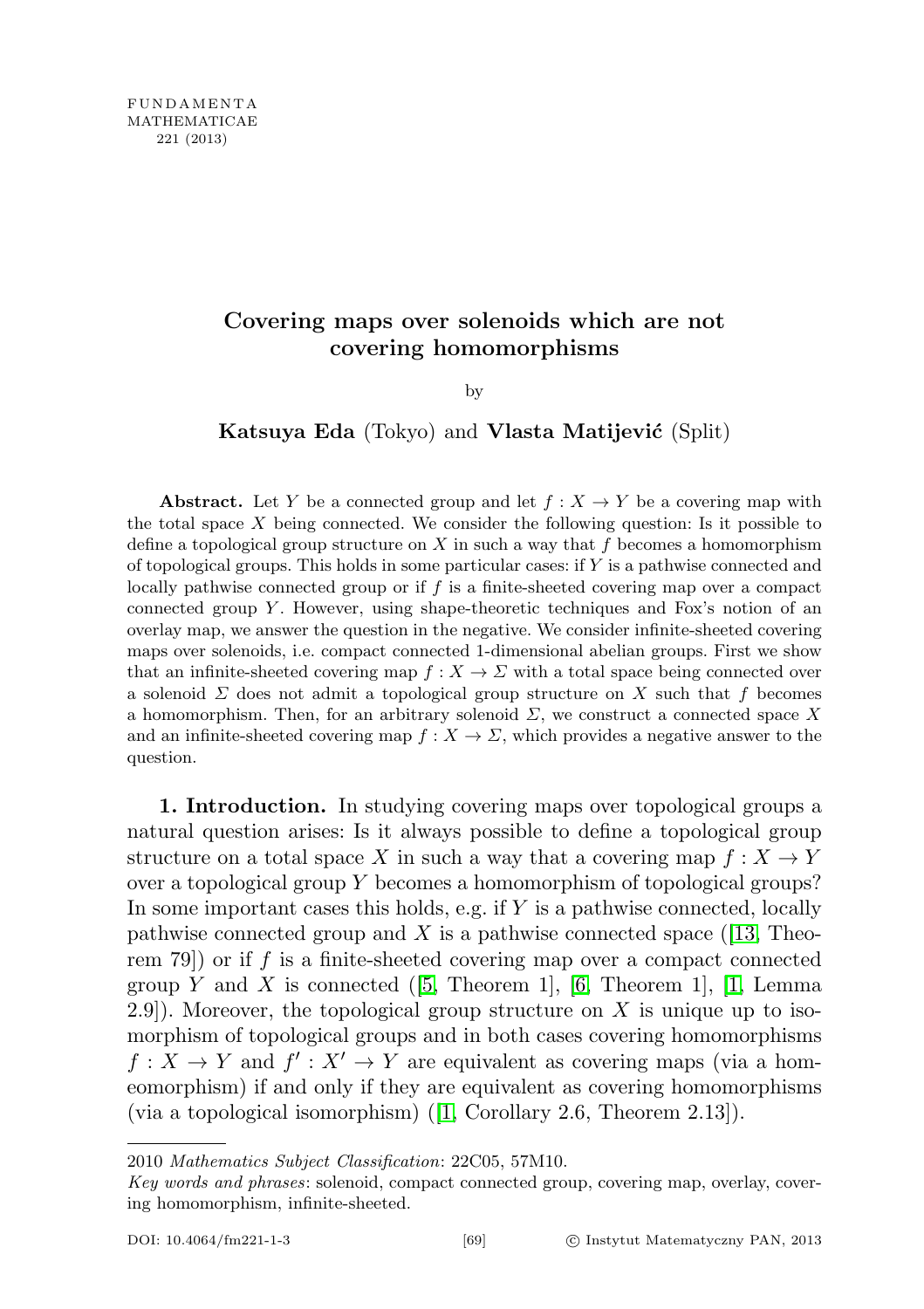In 1972, R. H. Fox, in attempt to extend the classical classification theorem of the covering space theory to arbitrary connected metric spaces, introduced the notion of an overlay map ([\[2\]](#page-13-4), [\[3\]](#page-13-5)). Every overlay map is a covering map. The converse holds in some particular cases: if Y is a connected locally connected paracompact space  $([10, \text{ Lemma } 4])$  $([10, \text{ Lemma } 4])$  $([10, \text{ Lemma } 4])$  or if Y is a connected paracompact space and the number of sheets is finite ([\[11,](#page-13-7) Theorem 1]) (see also [\[3,](#page-13-5) Theorem 3] for metric case). Fox has given an example of a covering map over a metric continuum (the so-called razor clam shell), which is not an overlay map  $([3, p. 86])$  $([3, p. 86])$  $([3, p. 86])$ . Apparently, in his example the number of sheets was infinite.

It turns out that the answer to our question is related to the notion of an overlay map. In the present paper we prove that a covering map  $f: X \to Y$ over a compact connected group  $Y$  with a connected total space  $X$  admits a topological group structure on  $X$  such that  $f$  becomes a homomorphism if and only if  $f$  is an overlay map (Theorems [2.4](#page-4-0) and [2.6](#page-5-0) and Corollaries [2.5](#page-5-1) and [2.7\)](#page-6-0). We investigate infinite-sheeted covering maps over solenoids, i.e. compact connected 1-dimensional abelian groups. First we show that an infinite-sheeted covering map  $f: X \to \Sigma$  with a connected total space over a solenoid  $\Sigma$  does not admit a topological group structure on X such that f becomes a homomorphism (Corollary [2.8\)](#page-6-1). Then, for each solenoid  $\Sigma$  we construct a connected space X and an infinite-sheeted covering map  $f: X \to \Sigma$ , which provides the negative answer to the question (Theorem [3.1](#page-8-0) and Corollary [3.2\)](#page-8-1).

2. Overlays vs. covering homomorphisms. We start with a definition of an overlay map.

Let Y be a connected topological space, let  $f: X \to Y$  be a continuous map and let S be a set of cardinality s. Let  $\mathcal{B} = \{B\}$  be an open covering of Y and let  $\mathcal{A} = \{A_B^{\sigma} : B \in \mathcal{B}, \sigma \in S\}$  be an open covering of X. We will say that  $(\mathcal{A}, \mathcal{B})$  is an *s-sheeted covering pair* for  $f : X \to Y$  provided the following three conditions are fulfilled:

- (C1)  $f^{-1}(B) = \bigcup_{\sigma \in S} A_B^{\sigma}, B \in \mathcal{B};$
- (C2)  $A_B^{\sigma} \cap A_B^{\tau} = \emptyset$  for  $\sigma, \tau \in S, \sigma \neq \tau$ , and  $B \in \mathcal{B}$ ;
- (C3)  $f|_{A_B^{\sigma}} : \overline{A_B^{\sigma}} \to B$  is a homeomorphism for each  $A_B^{\sigma} \in \mathcal{A}$ .

Recall that a mapping  $f : X \to Y$  is an s-sheeted *covering mapping* provided it admits an s-sheeted covering pair  $(A, \mathcal{B})$ .

An s-sheeted covering pair  $(A, \mathcal{B})$  for  $f : X \to Y$  is said to be an ssheeted overlay pair for f provided  $\beta$  is a normal covering and the following additional condition is fulfilled:

(C4) If  $B, B' \in \mathcal{B}$  and  $B \cap B' \neq \emptyset$ , then every  $\sigma \in S$  admits a unique  $\sigma' \in S$  such that  $A_B^{\sigma} \cap A_{B'}^{\sigma'} \neq \emptyset$ .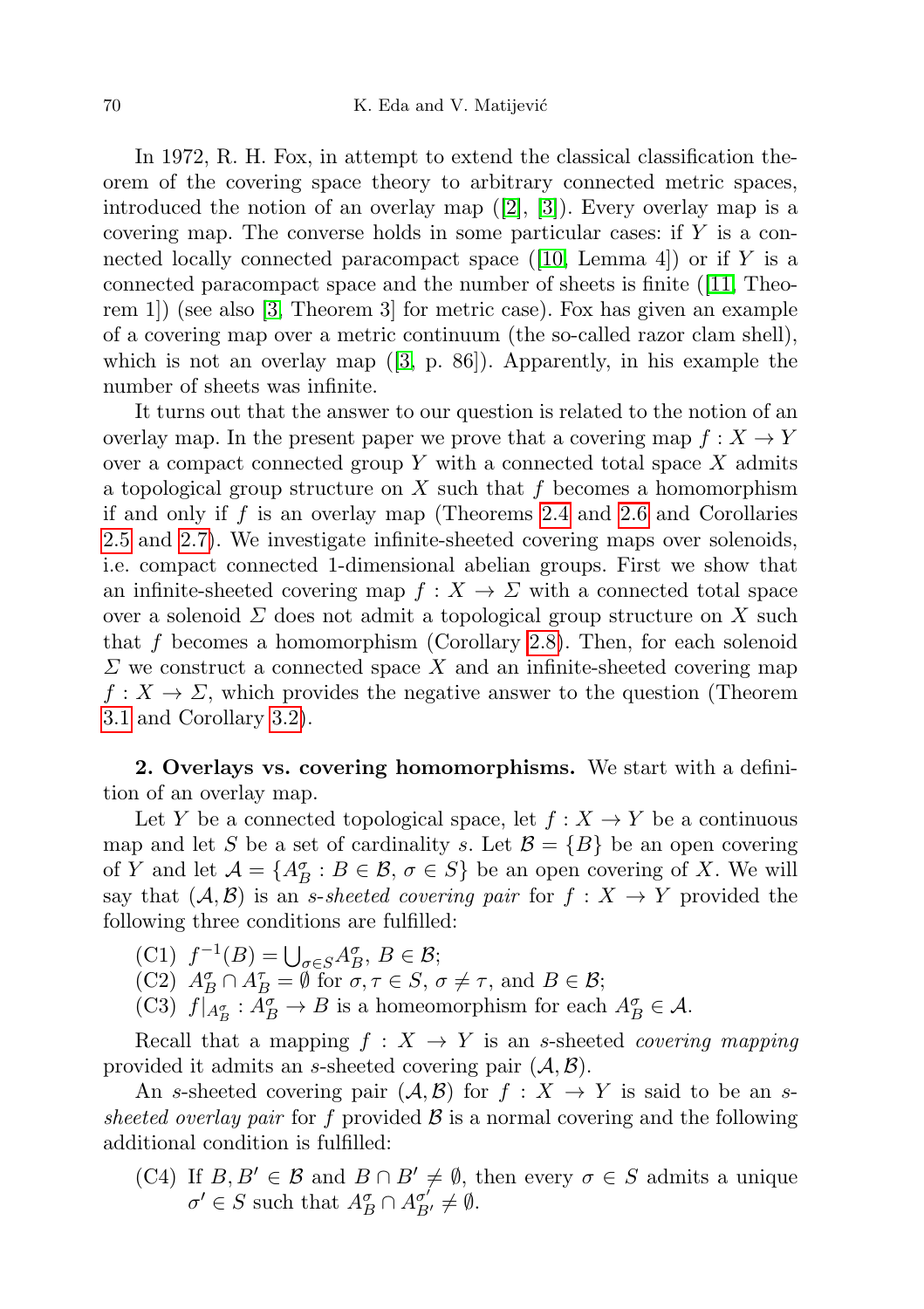A mapping  $f: X \to Y$  between topological spaces is said to be an s-sheeted overlay mapping provided it admits an s-sheeted overlay pair.

DEFINITION 2.1. Let X and Y be topological groups and let  $f: X \to Y$ be a map. We say that f is a *covering homomorphism* if f is a covering map and a homomorphism of topological groups as well.

Note that in the definition of a covering map we assume that the base space Y is connected in order to have all fibers of  $f$  of the same cardinality  $s$ . However, if  $f: X \to Y$  is a homomorphism of topological groups, all fibers of f are of the same cardinality  $s = \text{card}(\ker f)$ . So, in the definition of a covering homomorphism we omit the assumption of Y being connected.

<span id="page-2-0"></span>THEOREM 2.2. Let X and Y be topological groups and let  $f: X \to Y$  be a continuous epimorphism. If there exist an open neighborhood  $A \subseteq X$  of the *identity*  $e_X \in X$  and an open neighborhood  $B \subseteq Y$  of the identity  $e_Y \in Y$ such that  $f|_A : A \to B$  is a homeomorphism, then f is an s-sheeted overlay map, where  $s = \text{card}(\ker f)$ . In particular, every covering homomorphism  $f: X \to Y$  is an overlay map.

*Proof.* Let U be an open symmetric neighborhood of  $e<sub>X</sub>$  such that  $UU$  $\subseteq A$ , and let  $V = f(U) \subseteq B$ . Note that V is open in Y. We claim that  ${Ue : e \in \text{ker } f}$  evenly covers V.

First we show that  $f^{-1}(V) = \bigcup_{e \in \ker f} U e$ . Let  $x \in f^{-1}(V)$ . Then  $f(x) \in V$ . Since  $f|U:U\to V$  is a homeomorphism, there exists a unique  $x'\in U$  such that  $f(x') = f(x)$ . Then  $(x')^{-1}x \in \text{ker } f$  and consequently  $x \in \bigcup_{e \in \text{ker } f} Ue$ . Conversely, if  $x \in \bigcup_{e \in \ker f} Ue$ , then  $f(x) \in f(U) = V$ , i.e.  $x \in f^{-1}(V)$ .

Next we show that the subsets  $Ue, e \in \text{ker } f$ , are pairwise disjoint. To see this, assume  $x \in Ue \cap Ue'$ ,  $e, e' \in \text{ker } f$ . Then there exist  $u, u' \in U$  such that  $x = ue = u'e'.$  Since  $f(u) = f(ue) = f(u'e') = f(u'),$  it follows that  $u = u'$ . Hence,  $e = e'$ .

Since  $f|U: U \to V$  is a homeomorphism,  $f|_{U_e}: U_e \to V$ ,  $e \in \text{ker } f$ , is a homeomorphism too. Put  $\mathcal{B} = \{ Vy : y \in Y \}$  and  $\mathcal{A} = \{ Ux : x \in f^{-1}(y),\}$  $y \in Y$ . Then B is an open covering of Y and A is an open covering of X. Since f is surjective, each fiber  $f^{-1}(y)$  is non-empty and  $f^{-1}(y) = (\ker f)x$ , where  $x \in f^{-1}(y)$  is arbitrary. We claim that  $(\mathcal{A}, \mathcal{B})$  is an overlay pair for f. Obviously,  $\{Ux : x \in f^{-1}(y)\}$  evenly covers  $Vy$  for each  $y \in Y$ . It remains to prove that, whenever  $Vy \cap Vy' \neq \emptyset$ , each  $Ux, x \in f^{-1}(\{y\})$ , intersects exactly one  $Ux'$ ,  $x' \in f^{-1}(\{y'\})$ . Assume  $Ux$ ,  $x \in f^{-1}(\{y\})$ , intersects Ux' and Ux'',  $x', x'' \in f^{-1}(y')$ . Then there are  $u_1, u_2, u_3, u_4 \in U$  such that  $u_1x = u_2x'$  and  $u_3x = u_4x''$ . Since  $u_2^{-1}u_1, u_4^{-1}u_3 \in A$  and  $f(u_2^{-1}u_1) =$  $f(x'x^{-1}) = f(x''x^{-1}) = f(u_4^{-1}u_3)$ , it follows that  $u_2^{-1}u_1 = u_4^{-1}u_3$  and consequently  $x'x^{-1} = x''x^{-1}$ . Hence,  $x' = x''$  and  $Ux$  intersects exactly one  $Ux'$ .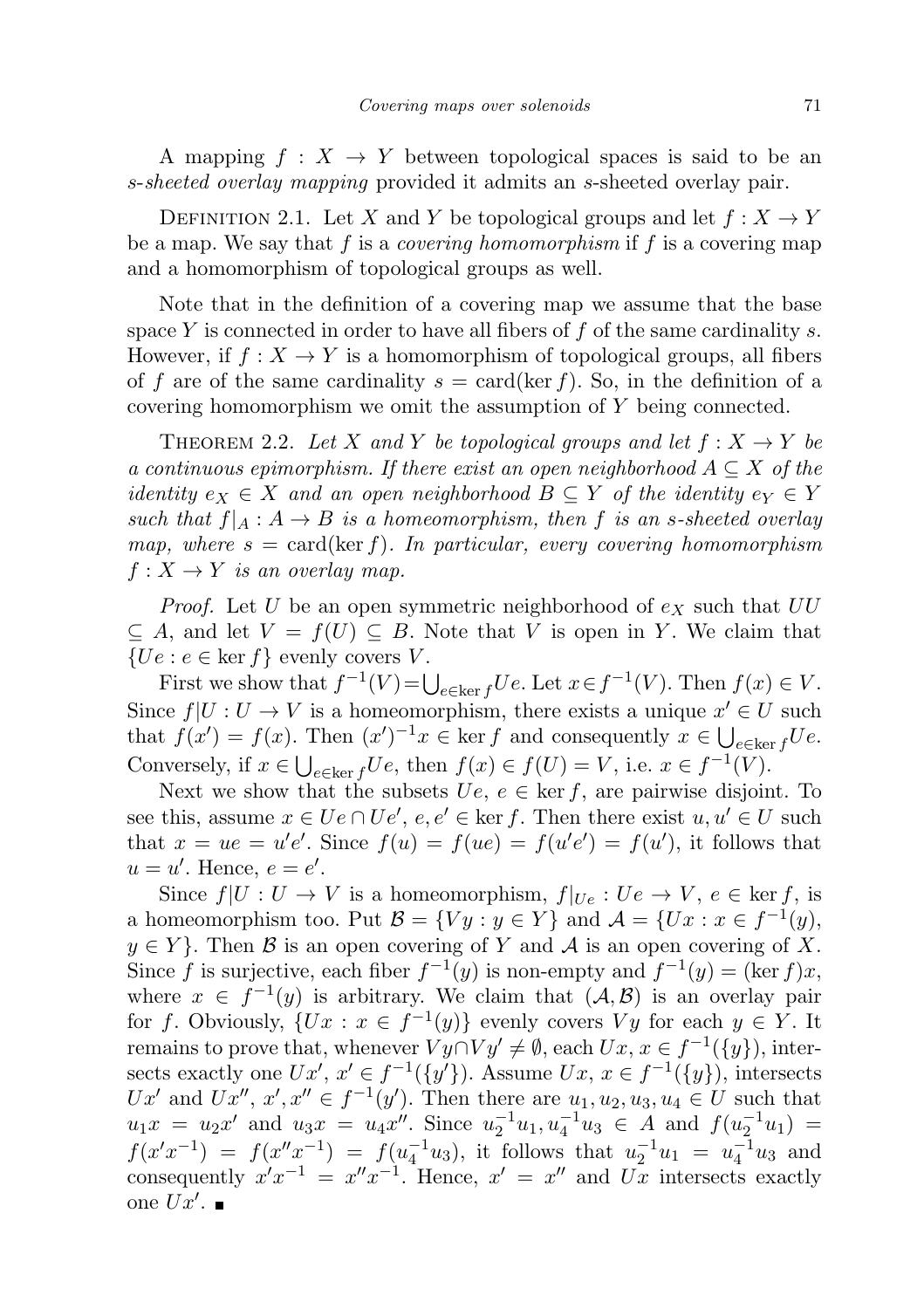In what follows we consider covering maps  $f: X \to Y$  over compact connected groups Y. At first we do not assume that the total space  $X$  is connected. However, since covering homomorphisms are overlay maps, the problem of connectedness of the total space is related to Fox's notion of indecomposability. Namely, Fox has noticed that for overlay maps, connectedness of the total space  $X$  has to be replaced by the *indecomposability* of the overlay map  $f$ , a property which he calls vertical connectedness of  $f$ .

We say that an overlay pair  $(\mathcal{A}, \mathcal{B})$  for a map  $f : X \to Y$  is *decompos*able provided there exist non-empty disjoint open sets  $X^1, X^2$  whose union is X, and there exist non-empty disjoint subsets  $S^1, S^2$  whose union is S. Moreover, the collections  $\mathcal{A}^i = (A_B^{\sigma i})$  $g_B^i, B \in \mathcal{B}, \sigma^i \in S^i$ ,  $i = 1, 2$ , together with B form overlay pairs  $(\mathcal{A}^i, \mathcal{B})$  for the mappings  $f^i = f|_{X^i} : X^i \to Y$ ,  $i = 1, 2$ . We say that an overlay map  $f: X \to Y$  is decomposable provided it admits a decomposable overlay pair  $(\mathcal{A}, \mathcal{B})$ .

Clearly, connectedness of the total space  $X$  always implies indecomposability of the overlay map  $f: X \to Y$ , but Fox exhibited an example of an indecomposable overlay map between metric spaces, where the total space is not connected  $(2)$ . Again the number of sheets was infinite. In some important cases the idecomposability of an overlay map f implies the connectedness of the total space  $X$ . In particular, this holds if  $Y$  is a paracompact and locally connected space ([\[10,](#page-13-6) Lemma 5]) or if Y is paracompact and the number of sheets is finite ([\[11,](#page-13-7) Theorem 2]).

A simple consequence of Theorem [2.2](#page-2-0) is the following corollary.

<span id="page-3-0"></span>COROLLARY 2.3. Let  $f: X \to Y$  be a covering map over a connected group Y. If f is a covering homomorphism and the total space  $X$  is connected, then f is an indecomposable overlay map.

If Y is a connected compact group, we are able to prove the converse of Corollary [2.3.](#page-3-0) To do this we need the notion of an ANR-pull-back-expansion of an s-sheeted overlay map  $f: X \to Y$ , denoted by E. It consists of an ANR-resolution  $q = (q_{\lambda} : Y \to Y_{\lambda}, \lambda \in \Lambda) : Y \to Y = (Y_{\lambda}, q_{\lambda\lambda'}, \Lambda)$  (see [\[10,](#page-13-6) Section 5]) of a map  $p = (p_{\lambda} : X \to X_{\lambda}, \lambda \in \Lambda) : X \to X = (X_{\lambda}, p_{\lambda\lambda'}, \Lambda)$ and of a map  $f = (f_{\lambda} : X_{\lambda} \to Y_{\lambda}, \lambda \in \Lambda) : X \to Y$  such that  $fp = qf$  and the following diagrams  $D_{\lambda}, \lambda \in \Lambda$ , and  $D_{\lambda\lambda'}, \lambda \leq \lambda'$ , are pull-back diagrams:

$$
\begin{array}{ccc}\nX_{\lambda} \xleftarrow{p_{\lambda}} & X & X_{\lambda} \xleftarrow{p_{\lambda \lambda'}} & X_{\lambda'} \\
f_{\lambda} & f_{\lambda} & f_{\lambda} & f_{\lambda'} \\
Y_{\lambda} \xleftarrow{q_{\lambda}} & Y & Y_{\lambda} \xleftarrow{q_{\lambda \lambda'}} & Y_{\lambda'}\n\end{array}
$$

Furthermore, we require that the maps  $f_{\lambda}: X_{\lambda} \to Y_{\lambda}, \lambda \in \Lambda$ , be s-sheeted covering maps. If all maps in  $D_{\lambda}$  and  $D_{\lambda\lambda'}$  are pointed maps, we speak of a pointed ANR-pull-back-expansion  $E_*$  of f.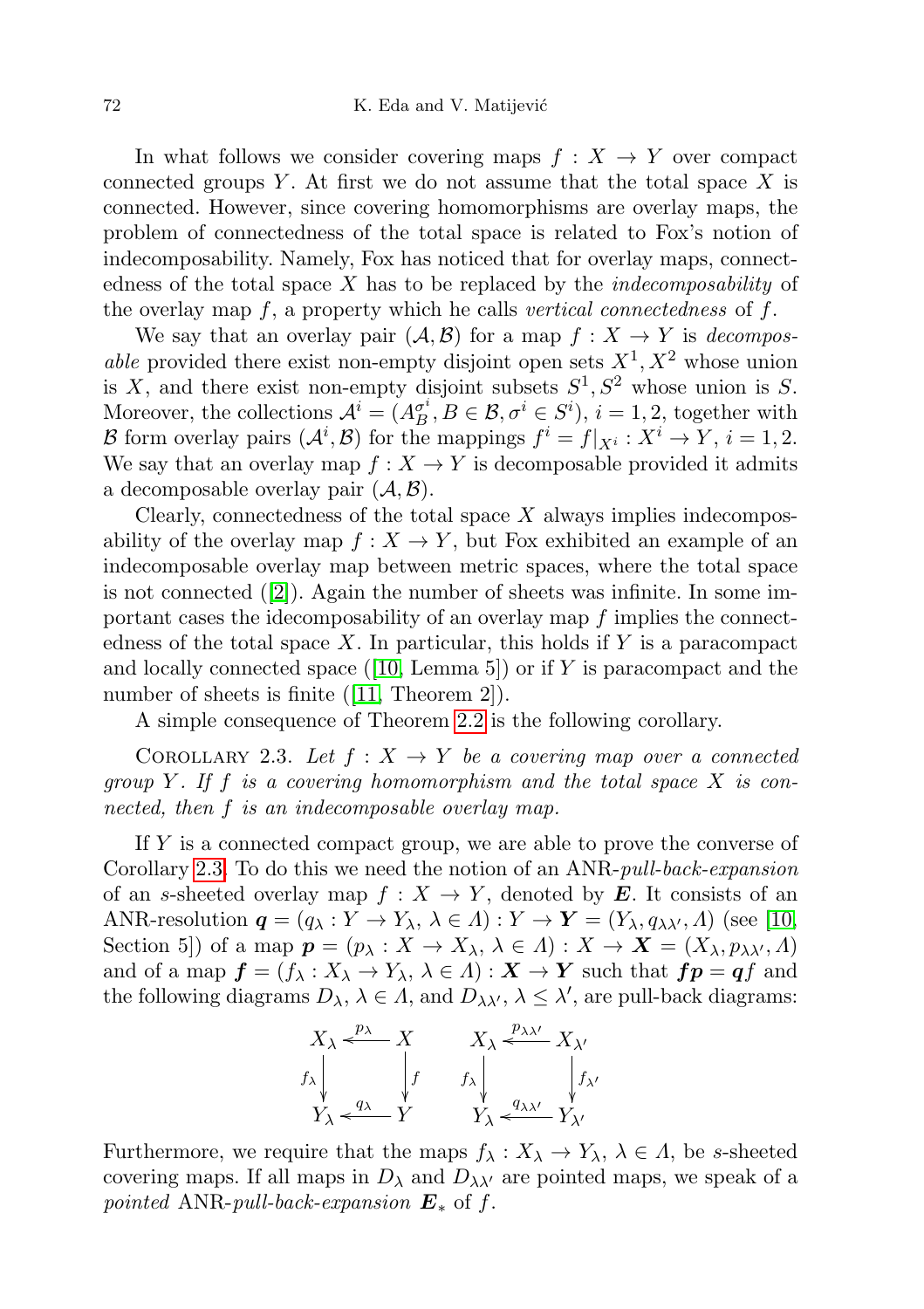We say that an s-sheeted overlay map  $f : X \to Y$  is the *inverse limit* of an ANR-pull-back-expansion  $\boldsymbol{E}$  if  $X = \varprojlim_{\boldsymbol{X}} \boldsymbol{X}, Y = \varprojlim_{\boldsymbol{Y}} \boldsymbol{Y}$  and  $f = \varprojlim_{\boldsymbol{Y}} f$ .

<span id="page-4-0"></span>THEOREM 2.4. Let Y be a compact connected group with the identity  $e$ and let  $f : (X, x_0) \to (Y, e)$  be a pointed covering map. Then the following statements are equivalent.

- (i) f is a pointed s-sheeted indecomposable overlay map.
- (ii) If  $(Y, e)$  is the inverse limit of a pointed inverse system  $((Y_{\lambda}, e_{\lambda}),$  $q_{\lambda\lambda}$ ,  $\Lambda$ ), where each  $Y_{\lambda}$  is a compact connected ANR, then f is the inverse limit of a pointed ANR-pull-back expansion  $E_*$  consisting of pointed s-sheeted covering maps  $f_{\lambda}: (X_{\lambda}, x_{\lambda}) \to (Y_{\lambda}, e_{\lambda}), \lambda \geq \lambda_0$ , with connected total space.
- (iii) X is a connected space and there exists a multiplication  $\cdot$  on X such that  $(X, \cdot)$  is a topological group with the identity  $x_0$  and f is an s-sheeted covering homomorphism.

*Proof.* (i)⇒(ii). Let  $(Y, e)$  be the inverse limit of a pointed inverse system  $((Y_{\lambda}, e_{\lambda}), q_{\lambda\lambda'}, A)$ , where each  $Y_{\lambda}$  is a compact connected ANR. Accord-ing to [\[9,](#page-13-8) Ch. I, §6.1, Theorem 1]  $q = (q_{\lambda} : Y \to Y_{\lambda}, \lambda \in \Lambda) : (Y, e) \to$  $((Y_{\lambda}, e_{\lambda}), q_{\lambda\lambda'}, \Lambda)$  is a pointed ANR-resolution of  $(Y, e)$ . Take an s-sheeted indecomposable overlay pair  $(\mathcal{A}, \mathcal{B})$  for f and apply Lemma 23 and Remark 8 of [\[10\]](#page-13-6). We get a pointed (enriched) pull-back expansion of  $f$ , where each  $f_{\lambda}: (X_{\lambda}, x_{\lambda}) \to (Y_{\lambda}, e_{\lambda}), \lambda \geq \lambda_0$ , is a pointed s-sheeted covering map with the connected total space  $X_{\lambda}$ .

$$
(X_{\lambda_0}, x_{\lambda_0}) \xleftarrow{p_{\lambda_0 \lambda}} (X_{\lambda}, x_{\lambda}) \xleftarrow{p_{\lambda \lambda'}} (X_{\lambda'}, x_{\lambda'}) \xleftarrow{-(X, x_0)}
$$
  
\n
$$
f_{\lambda_0} \downarrow f_{\lambda} \downarrow f_{\lambda'} \downarrow f_{\lambda'} \downarrow f_{\lambda'} \downarrow f_{\lambda'} \downarrow f_{\lambda'} \downarrow f_{\lambda'} \downarrow f_{\lambda'} \downarrow f_{\lambda'} \downarrow f_{\lambda'} \downarrow f_{\lambda'} \downarrow f_{\lambda'} \downarrow f_{\lambda'} \downarrow f_{\lambda'} \downarrow f_{\lambda'} \downarrow f_{\lambda'} \downarrow f_{\lambda'} \downarrow f_{\lambda'} \downarrow f_{\lambda'} \downarrow f_{\lambda'} \downarrow f_{\lambda'} \downarrow f_{\lambda'} \downarrow f_{\lambda'} \downarrow f_{\lambda'} \downarrow f_{\lambda'} \downarrow f_{\lambda'} \downarrow f_{\lambda'} \downarrow f_{\lambda'} \downarrow f_{\lambda'} \downarrow f_{\lambda'} \downarrow f_{\lambda'} \downarrow f_{\lambda'} \downarrow f_{\lambda'} \downarrow f_{\lambda'} \downarrow f_{\lambda'} \downarrow f_{\lambda'} \downarrow f_{\lambda'} \downarrow f_{\lambda'} \downarrow f_{\lambda'} \downarrow f_{\lambda'} \downarrow f_{\lambda'} \downarrow f_{\lambda'} \downarrow f_{\lambda'} \downarrow f_{\lambda'} \downarrow f_{\lambda'} \downarrow f_{\lambda'} \downarrow f_{\lambda'} \downarrow f_{\lambda'} \downarrow f_{\lambda'} \downarrow f_{\lambda'} \downarrow f_{\lambda'} \downarrow f_{\lambda'} \downarrow f_{\lambda'} \downarrow f_{\lambda'} \downarrow f_{\lambda'} \downarrow f_{\lambda'} \downarrow f_{\lambda'} \downarrow f_{\lambda'} \downarrow f_{\lambda'} \downarrow f_{\lambda'} \downarrow f_{\lambda'} \downarrow f_{\lambda'} \downarrow f_{\lambda'} \downarrow f_{\lambda'} \downarrow f_{\lambda'} \downarrow f_{\lambda'} \downarrow f_{\lambda'} \downarrow f_{\lambda'} \downarrow f_{\lambda'} \downarrow f_{\lambda'} \downarrow f_{\lambda'} \downarrow f_{\lambda'} \downarrow f_{\lambda'} \downarrow f_{\lambda'} \downarrow f_{\lambda'} \downarrow f_{\lambda'} \downarrow f_{\lambda'} \downarrow f_{\lambda'} \downarrow f_{\lambda'} \downarrow f_{\lambda'} \downarrow f_{\lambda'} \downarrow f_{\lambda'} \downarrow f_{\lambda'} \downarrow
$$

Since  $Y = \lim_{\lambda \to 0} (Y_{\lambda}, q_{\lambda\lambda}, \lambda \ge \lambda_0)$ , by [\[10,](#page-13-6) Lemma 11] it follows that  $X = \varprojlim X$  and  $f = \varprojlim f$ , which proves (ii).

(ii)⇒(iii). Since Y is a compact connected group,  $(Y, e)$  can be presented as the inverse limit of a pointed inverse system  $\boldsymbol{Y}_{*} = ((Y_{\lambda}, e_{\lambda}), q_{\lambda\lambda'}, \Lambda),$ where each  $Y_{\lambda}$  is a compact connected Lie group with the identity  $e_{\lambda}$ , each bonding map  $q_{\lambda\lambda'} : Y_{\lambda'} \to Y_{\lambda}$  and each projection  $q_{\lambda} : Y \to Y_{\lambda}$  are epimor-phisms of topological groups (see [\[1,](#page-13-3) Lemma 2.12]). Note that each  $Y_{\lambda}$  is an ANR and by (ii),  $f$  is the inverse limit of an ANR-pull-back expansion consisting of pointed s-sheeted covering maps  $f_{\lambda}: (X_{\lambda}, x_{\lambda}) \to (Y_{\lambda}, e_{\lambda}), \lambda \geq \lambda_0$ , with connected total space. Moreover, each  $X_{\lambda}$  is an ANR ([\[10,](#page-13-6) Remark 7]).

We claim that the projections  $p_{\lambda}: X \to X_{\lambda}$  are surjections. Take an arbitrary  $x'_{\lambda} \in X_{\lambda}$ . Since the projection  $q_{\lambda}$  is surjective, there is  $y \in Y$ such that  $q_{\lambda}(y) = f_{\lambda}(x'_{\lambda})$ .  $D_{\lambda}$  is a pull-back diagram and, according to [\[10,](#page-13-6)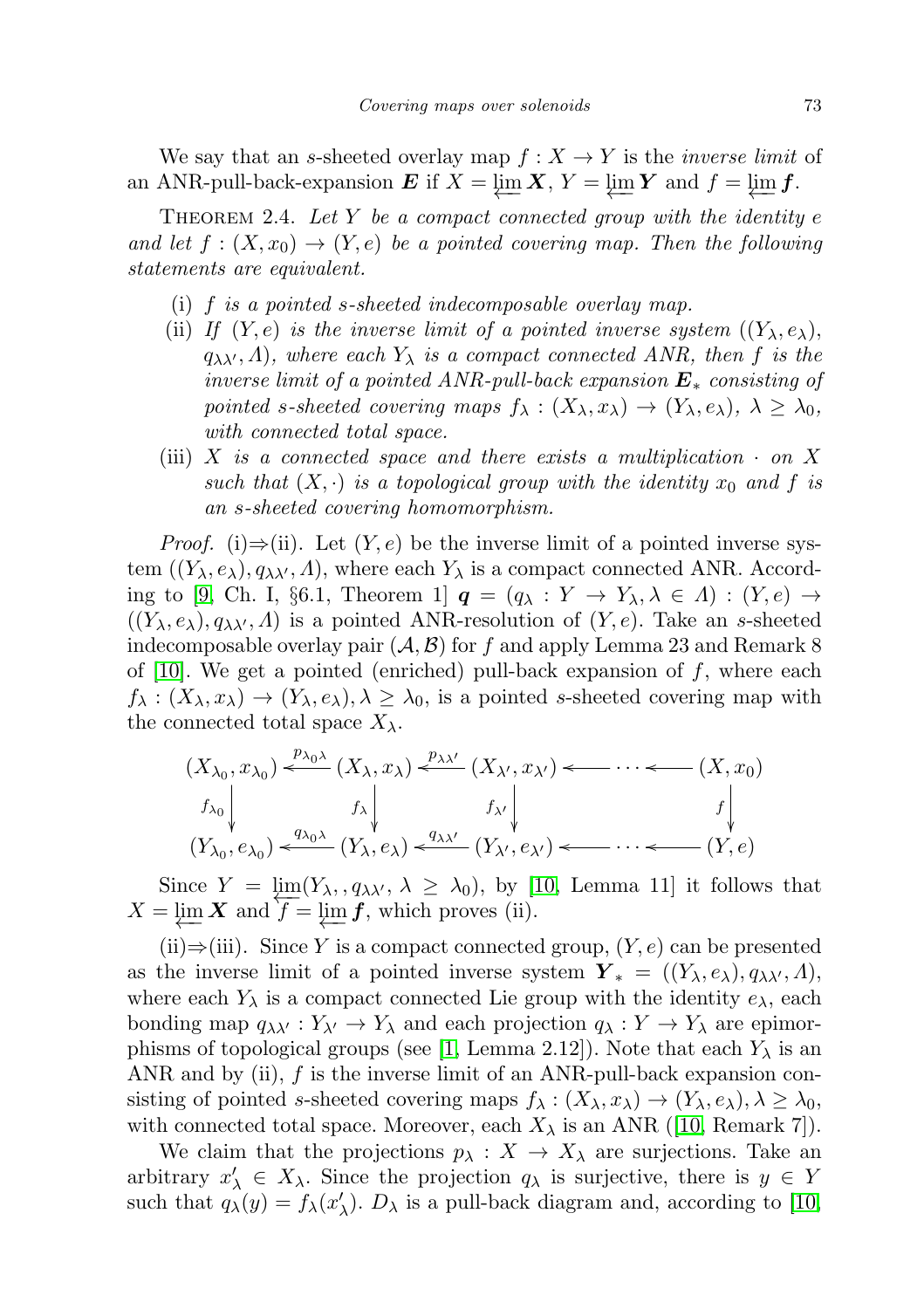Lemma 6],  $p_{\lambda}|f^{-1}(y): f^{-1}(y) \to f_{\lambda}^{-1}$  $\lambda^{-1}(q_{\lambda}(y))$  is a bijection. Hence, there is  $x \in f^{-1}(y) \subseteq X$  such that  $p_{\lambda}(x) = x'_{\lambda}$ , which proves  $p_{\lambda}$  is surjective.

By [\[13,](#page-13-0) Theorem 79], each  $(X_{\lambda}, x_{\lambda}), \lambda \geq \lambda_0$ , admits a (unique) topological group structure with the identity  $x_{\lambda}$  and each  $f_{\lambda} : (X_{\lambda}, x_{\lambda}) \to (Y_{\lambda}, e_{\lambda}),$  $\lambda \geq \lambda_0$ , becomes a covering homomorphism. Furthermore, each bonding map  $p_{\lambda\lambda'}$  :  $(X_{\lambda'}, x_{\lambda'}) \rightarrow (X_{\lambda}, x_{\lambda}), \lambda' \geq \lambda \geq \lambda_0$ , becomes a homomorphism of topological groups ([\[1,](#page-13-3) Lemma 2.3]), which induces a topological group structure with the identity  $x_0$  on the inverse limit space  $(X, x_0) =$  $\lim_{\Delta \to 0} ((X_{\lambda}, x_{\lambda}), p_{\lambda \lambda}, \lambda \geq \lambda_0)$  and  $f = \lim_{\Delta \to 0} f$  becomes a homomorphism of topological groups. The groups  $X_{\lambda}$ ,  $\lambda \geq \lambda_0$ , and the group X are locally compact.

It remains to prove that X is connected. According to [\[7,](#page-13-9) Corollary 7.9], it is sufficient to prove that  $X = \bigcup_{n=1}^{\infty} U^n$  for each open neighborhood U of the identity  $x_0$  of X. Fix such a U. As X is the inverse limit of  $(X_\lambda, p_{\lambda\lambda'}, \lambda \ge \lambda_0)$ there is an index  $\lambda \geq \lambda_0$  and an open set  $U_\lambda \subseteq X_\lambda$  such that  $x_0 \in$  $p_{\lambda}^{-1}$  $\overline{\lambda}^{-1}(U_{\lambda}) \subseteq U$ . Note that  $U_{\lambda}$  is an open neighborhood of the identity  $x_{\lambda} \in X_{\lambda}$ of the connected locally compact group  $X_{\lambda}$ , which implies  $X_{\lambda} = \bigcup_{n=1}^{\infty} (U_{\lambda})^n$ . Let  $x \in X$  be arbitrary. Then  $p_{\lambda}(x) = u_1 \cdots u_n$  for some  $u_1, \ldots, u_n \in U_{\lambda}$ . The projection  $p_{\lambda}$  is surjective, which implies  $U_{\lambda} = p_{\lambda}(p_{\lambda}^{-1})$  $\overline{\lambda}^{-1}(U_{\lambda})$ . Then there are  $v_1, \ldots, v_n \in p_{\lambda}^{-1}$  $\lambda^{-1}(U_\lambda)$  such that  $p_\lambda(v_i) = u_i$  for each  $i = 1, \ldots, n$ . Hence  $p_{\lambda}(x) = u_1 \cdots u_n = p_{\lambda}(v_1 \cdots v_n), x(v_1 \cdots v_n)^{-1} \in \ker p_{\lambda} \subseteq p_{\lambda}^{-1}$  $\overline{\lambda}^{-1}(U_{\lambda})$  and we conclude  $x \in p_{\lambda}^{-1}$  $\overline{\lambda}^{-1}(U_{\lambda})v_1\cdots v_n\,\subseteq p_{\lambda}^{-1}$  $\overline{\lambda}^{-1}(U_{\lambda})(p_{\lambda}^{-1})$  $\overline{\lambda}^{-1}(U_{\lambda}))^n \subseteq U^{n+1}.$ 

 $(iii) \Rightarrow (i)$ . By Corollary [2.3.](#page-3-0) ■

Note that every compact connected group can be represented as the inverse limit of a pointed inverse system of compact connected ANR's in different ways, but the statement (ii) does not depend on the choice of such a system.

The previous theorem can be rephrased as follows.

<span id="page-5-1"></span>COROLLARY 2.5. Let  $f: X \to Y$  be a covering map over a compact connected group Y. Then  $X$  is a connected space and admits a topological group structure such that f is a covering homomorphism if and only if f is an indecomposable overlay map.

<span id="page-5-0"></span>We remark that compact connected groups  $Y$  are another class of spaces for which the indecomposability of overlay maps  $f : X \to Y$  implies the connectedness of the total space since in Theorem [2.4](#page-4-0) there are no requirements on local properties of Y or on the number s of sheets of  $f$ . Since we are interested only in covering maps from connected spaces, we are now able to omit the assumption on indecomposability of  $f$  in Theorem [2.4](#page-4-0) without losing generality. So, taking a covering map  $f : X \to Y$  from a connected space  $X$ , we get the following versions of Theorem [2.4](#page-4-0) and Corollary [2.5.](#page-5-1)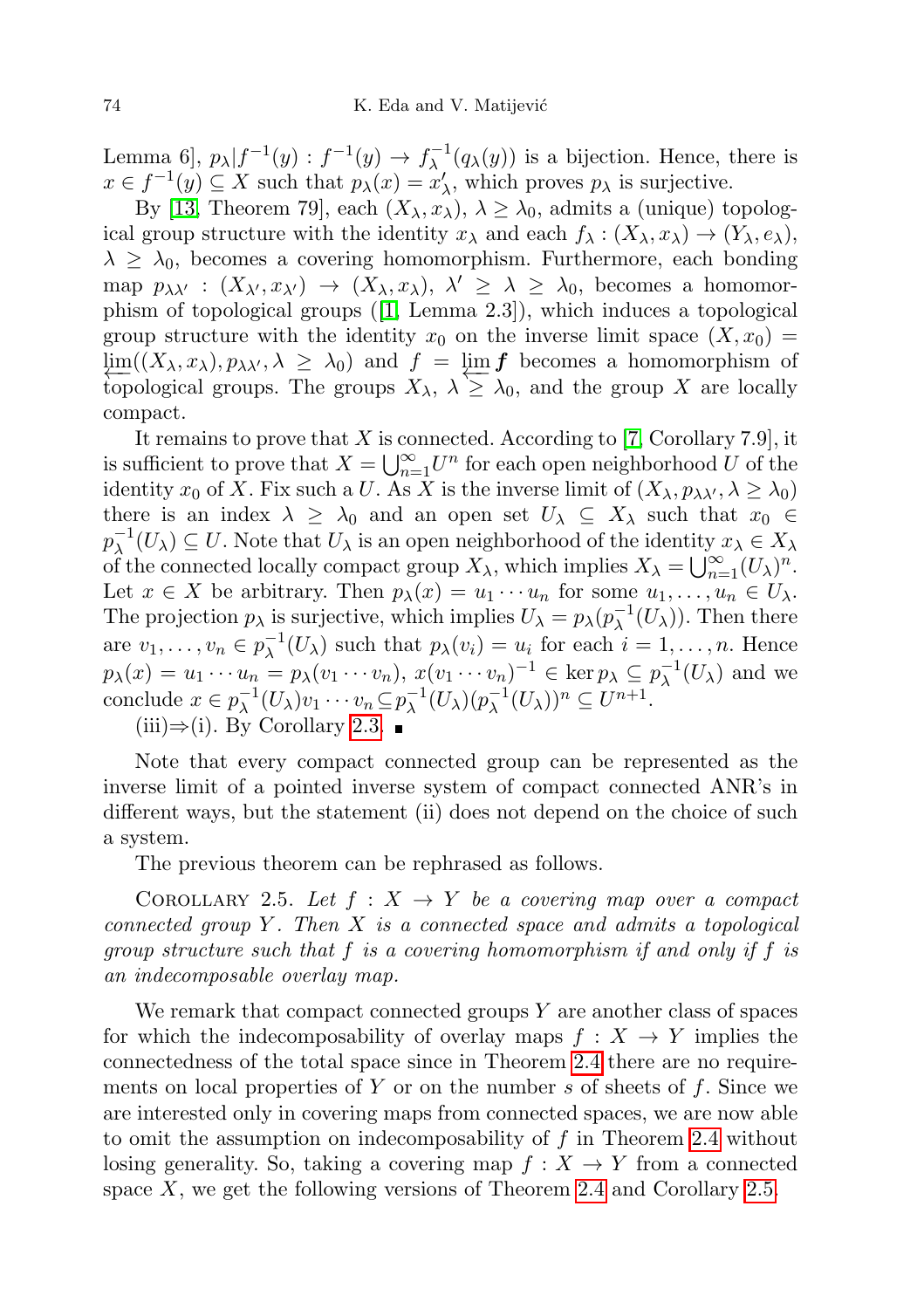THEOREM 2.6. Let Y be a compact connected group with the identity  $e$ , X a connected space, and  $f : (X, x_0) \to (Y, e)$  a pointed covering map. Then the following statements are equivalent:

- (i) f is a pointed s-sheeted overlay map.
- (ii) If  $(Y, e)$  is the inverse limit of a pointed inverse system  $((Y_{\lambda}, e_{\lambda}),$  $q_{\lambda\lambda}$ , A), where each  $Y_{\lambda}$  is a compact connected ANR, then f is the inverse limit of a pointed ANR-pull-back expansion  $E_*$  consisting of pointed s-sheeted covering maps  $f_{\lambda}: (X_{\lambda}, x_{\lambda}) \to (Y_{\lambda}, e_{\lambda}), \lambda \geq \lambda_0$ , with the connected total space.
- (iii) There exists a multiplication  $\cdot$  on X such that  $(X, \cdot)$  is a topological group with the identity  $x_0$  and f is an s-sheeted covering homomorphism.

<span id="page-6-0"></span>COROLLARY 2.7. Let Y be a compact connected group,  $X$  a connected space, and  $f: X \to Y$  a covering map. Then X admits a topological group structure such that f is a covering homomorphism if and only if f is an overlay map.

By a solenoid we mean a compact connected 1-dimensional abelian group. It is known that any solenoid is the inverse limit of finite coverings of circles whose covering numbers are primes. Precisely, for a solenoid  $\Sigma$  there exists a sequence  $P = \langle p_0, p_1, \ldots \rangle$  of primes such that  $\Sigma = \varprojlim(S_n, g_n, n < \omega)$ , where  $S_n = S^1$  is the unit circle and  $g_n : S^1 \to S^1$ ,  $g_n(z) = z^{p_n}$  for each  $n \geq 0$ . We say that the sequence **P** is related to  $\Sigma$  (or that  $\Sigma$  is generated by the sequence  $P$ ) and denote  $\Sigma$  by  $\Sigma_{P}$ ,

$$
S^1 \xleftarrow{p_0} S^1 \xleftarrow{p_1} S^1 \leftarrow \cdots \leftarrow \Sigma_P
$$

Two sequences  $P = \langle p_0, p_1, \ldots \rangle$  and  $Q = \langle q_0, q_1, \ldots \rangle$  of primes are said to be equivalent, written  $P \sim Q$ , provided it is possible to delate a finite number of terms from each so that every prime occurs the same number of times in each of the resulting sequences. It is a well-known result that solenoids  $\Sigma_{\mathbf{P}}$  and  $\Sigma_{\mathbf{Q}}$  are homeomorphic if and only if  $\mathbf{P} \sim \mathbf{Q}$  (see [\[12,](#page-13-10) §2] or [\[8,](#page-13-11) Theorem 17]). We see that, for any solenoid  $\Sigma$ , the related sequence **P** is unique up to the equivalence  $\sim$  of sequences of primes.

Assume that X is a connected space and  $f: X \to \Sigma$  is an infinite-sheeted covering map over a solenoid  $\Sigma$ . Applying Theorem [2.4](#page-4-0) we get the following corollary.

<span id="page-6-1"></span>COROLLARY 2.8. Let X be a connected space and let  $f: X \to \Sigma$  be an infinite-sheeted covering map over a solenoid  $\Sigma$ . Then X does not admit a topological group structure such that f is a covering homomorphism.

*Proof.* Assume the contrary. Let  $P = \langle p_0, p_1, \ldots \rangle$  be the sequence of primes which is related to  $\Sigma$  and let  $\cdot$  be a multiplication on X such that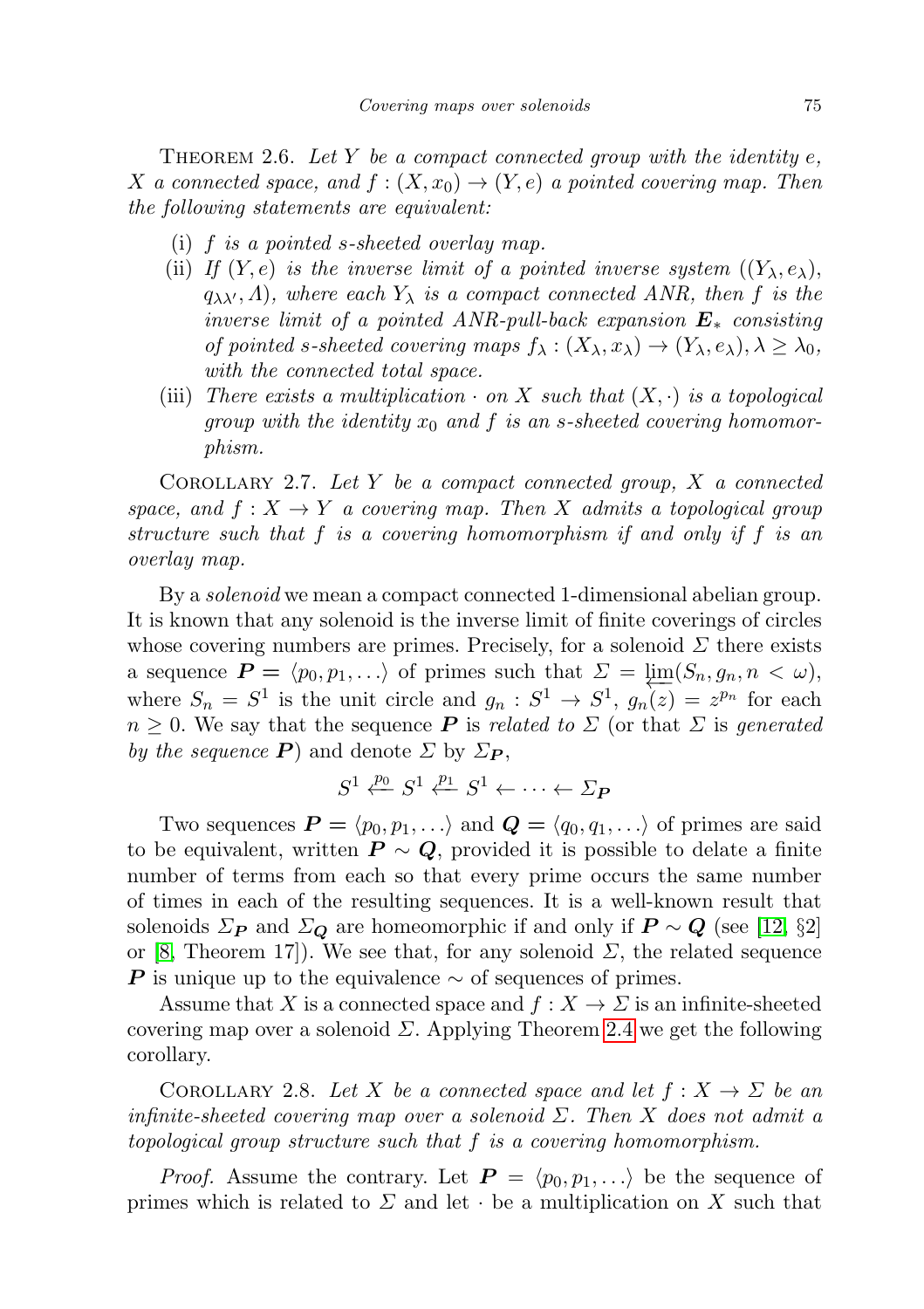X is a topological group with the identity  $x_0$  and  $f : (X, x_0) \to (\Sigma_{\mathbf{P}}, e)$ is an infinite-sheeted covering homomorphism. By Theorem [2.6\(](#page-5-0)ii),  $f$  is the inverse limit of a pointed ANR-pull-back expansion  $E_*$  consisting of pointed infinite-sheeted covering maps  $f_n : (X_n, x_n) \to (S^1, 1), n \ge n_0$ , with connected total space. Then  $H_n = (f_n)_\#(\pi_1(X_n, x_n)) = \{0\}, n \geq n_0$ , the quotient set  $\pi_1(S^1, 1)/H_n$  equals  $\mathbb Z$  and a function  $r_{n,n+1} : \pi_1(S^1, 1)/H_{n+1} \to$  $\pi_1(S^1, 1)/H_n$  induced by  $(q_{n,n+1})_{\#}$  is given by  $r_{n,n+1}(z) = p_n \cdot z$ . Since all  $D_{n,n+1}, n \geq n_0$ , are pull-back diagrams, Lemma 10 of [\[10\]](#page-13-6) implies that each  $r_{n,n+1}$  is a bijection. Hence,  $p_n$  has to be 1 for each  $n \geq n_0$  and we get a contradiction.

Note that Corollary [2.8](#page-6-1) implies that the solenoid  $\Sigma$  does not admit an infinite-sheeted overlay map with connected total space.

The next lemma asserts that we may confine the sequences of primes related to the construction of solenoids to those with some additional divisibility property. This lemma will be used in the proof of Theorem [3.1](#page-8-0) in the next section.

<span id="page-7-0"></span>LEMMA 2.9. For any solenoid  $\Sigma$  there exists a sequence  $\boldsymbol{P} = \langle p_0, p_1, \ldots \rangle$ of primes such that  $\Sigma_{\mathbf{P}}$  is homeomorphic to  $\Sigma$  and  $p_n$  is prime to  $\sum_{i=0}^{n-1} p_i + 1$ for every  $n \geq 1$ .

*Proof.* Let  $Q = \langle q_0, q_1, \ldots \rangle$  be the sequence of primes which is related to  $\Sigma$ . We divide our proof into two cases.

CASE 1: Infinitely many different primes appear in  $Q$ . By induction on  $n \geq 0$ , we will define a permutation  $\tau : \mathbb{N} \cup \{0\} \to \mathbb{N} \cup \{0\}$  such that each  $q_{\tau(n)}, n \geq 1$ , is prime to  $\sum_{k=0}^{n-1} q_{\tau(k)} + 1$ . Then the sequence  $\boldsymbol{P} = \langle p_0, p_1, \ldots \rangle$ , where each  $p_n = q_{\tau(n)}$ , has both the required properties.

Let  $\tau(0) = 0$ . Suppose that we have defined  $\tau(n)$  so that the condition is satisfied. Let  $i$  be the least positive integer such that  $i$  does not belong to the image of  $\tau$ . If  $q_i$  does not divide  $\sum_{i=0}^n q_{\tau(i)} + 1$ , then let  $\tau(n+1) = i$ . Otherwise, we have  $q_i$  such that j does not belong to the image of  $\tau$  and  $q_j > \sum_{k=0}^n q_{\tau(k)} + 1$ . We let  $\tau(n+1) = j$ . Note that in both cases  $q_{\tau(n+1)}$  is prime to  $\sigma_{k=0}^n q_{\tau(k)} + 1$  and the inductive step is done.

We claim that  $\tau$  is a bijection. By construction  $\tau$  is injective. Assume that  $\tau$  is not surjective. Then we have the least positive integer m which does not belong to the image of  $\tau$ . Choose n so that  $\{0, \ldots, m-1\} \subseteq {\tau(i) : i < n}$ . Since  $m \neq \tau(n)$ ,  $q_m$  divides  $\sum_{i=0}^{n-1} q_{\tau(i)} + 1$ , but  $q_{\tau(n)}$  does not. Hence,  $q_m$  does not divide  $\sum_{i=0}^{n} q_{\tau(i)} + 1$  and  $\tau(n+1)$  should be m, which is a contradiction.

CASE 2: Only finitely many different primes appear in  $Q$ . First we delete from  $Q$  all those primes which appear in the sequence only finitely many times. We get a sequence  $Q'$  and the solenoid  $\Sigma_{Q'}$  is homeomorphic to  $\Sigma$ . Note that each prime in  $Q'$  appears infinitely many times. Then we define a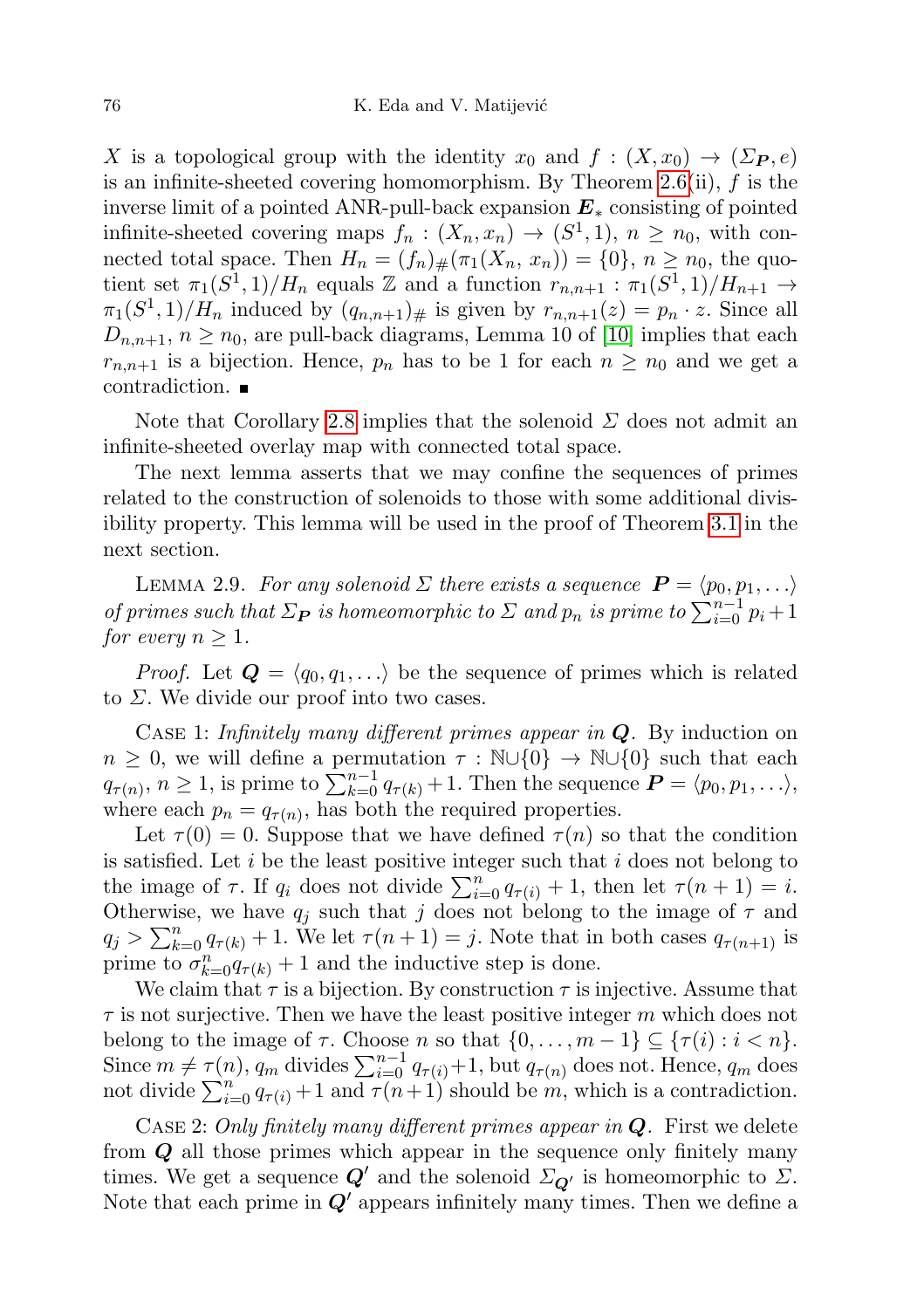permutation  $\tau$  related to  $\mathbf{Q}'$  in a similar way as above. Let  $\tau(0) = 0$ . Suppose that we have defined  $\tau(n)$  so that the condition is satisfied. Let i be the least positive integer such that i does not belong to the image of  $\tau$ . If  $q_i$  does not divide  $\sum_{k=0}^{n} q_{\tau(k)} + 1$ , then let  $\tau(n+1) = i$ . Otherwise, since  $q_{\tau(n)}$  does not divide  $\sum_{k=0}^{n} q_{\tau(k)} + 1$  and  $q_{\tau(n)}$  appears infinitely many times in  $Q'$ , we can choose  $\tau(n+1)$  distinct from  $\tau(0), \ldots, \tau(n)$  such that  $q_{\tau(n+1)} = q_{\tau(n)}$ . Then we can show that  $p_n = q_{\tau(n)}$  are as desired, similarly to the first case.

REMARK 2.10. Since solenoids are compact topological abelian groups, discrete abelian groups correspond to them by the Pontryagin duality. Solenoids are one-dimensional and connected, hence their Pontryagin duals are isomorphic to subgroups of the rational group  $\mathbb Q$ . The subgroups of  $\mathbb Q$  are classified into types [\[4,](#page-13-12) p. 110] and the classification is essentially the same as that given prior to Lemma [2.9.](#page-7-0)

3. Infinite-sheeted covering maps over the solenoids  $\Sigma_{P}$ . In this section we prove the next main theorem.

<span id="page-8-0"></span>THEOREM 3.1. For each solenoid  $\Sigma$  there exists an infinite-sheeted covering map over  $\Sigma$  with connected total space.

Together with Corollary [2.8](#page-6-1) we get the following negative answer to the question stated in the introduction.

<span id="page-8-1"></span>Corollary 3.2. For any solenoid there exists a connected covering space which does not admit a topological group structure so that the covering map becomes a homomorphism between topological groups.

Before proving Theorem [3.1,](#page-8-0) we give another description of  $\Sigma$ , more suitable for our purpose. Let  $P$  be a sequence of primes which is related to Σ. We define a P-adic group  $\mathbb{J}_P$  and a quotient space  $\mathbb{J}_P \times [0, 2\pi]/\sim$ which is homeomorphic to  $\Sigma_{\mathbf{P}}$ . For a nonnegative integer n, i.e.  $n < \omega$ , let  $C_n = \mathbb{Z}/(\prod_{i=0}^n p_i)\mathbb{Z}$  and define  $h_n: C_{n+1} \to C_n$  by  $h_n([u]_{\prod_{i=0}^{n+1} p_i}) = [u]_{\prod_{i=0}^n p_i}$ for  $u \in \mathbb{Z}$ . Then we have an inverse sequence  $(C_n, h_n : n < \omega)$  of discrete compact abelian groups. Let  $\mathbb{J}_{\mathbf{P}}$  be the inverse limit  $\varprojlim_{n}(C_n, h_n : n < \omega)$ . Recall that elements of  $\mathbb{J}_P$  are all sequences  $(u_n : n \leq \omega) \in \prod_{n<\omega} C_n$  such that  $h_n(u_{n+1}) = u_n$  for  $n < \omega$ . Then  $\mathbb{J}_P$  is a compact, totally disconnected topological abelian group, where the group operation is coordinatewise addition and the topology is induced from the product topology. The canonical projection from  $\mathbb{J}_{\mathbf{P}}$  to  $C_n$  is denoted by  $\rho_n$ , i.e.  $\rho_n((u_n : n < \omega)) = u_n$ . The notation  $\mathbb{J}_P$  comes from the *p*-adic integer group  $\mathbb{J}_p$  for a prime p. When our notation starts to be rather complicated, we recommend the reader to replace  $p_n$  by the constant prime p and the situation will be clearer.

Let Seq(P) be the set of finite sequence  $s = \langle s_0, \ldots, s_{n-1} \rangle$  such that  $0 \leq$  $s_i < p_i$  for  $0 \leq i \leq n-1$  and let  $\ln(s)$  be the length of s, i.e. n. We use  $*$  for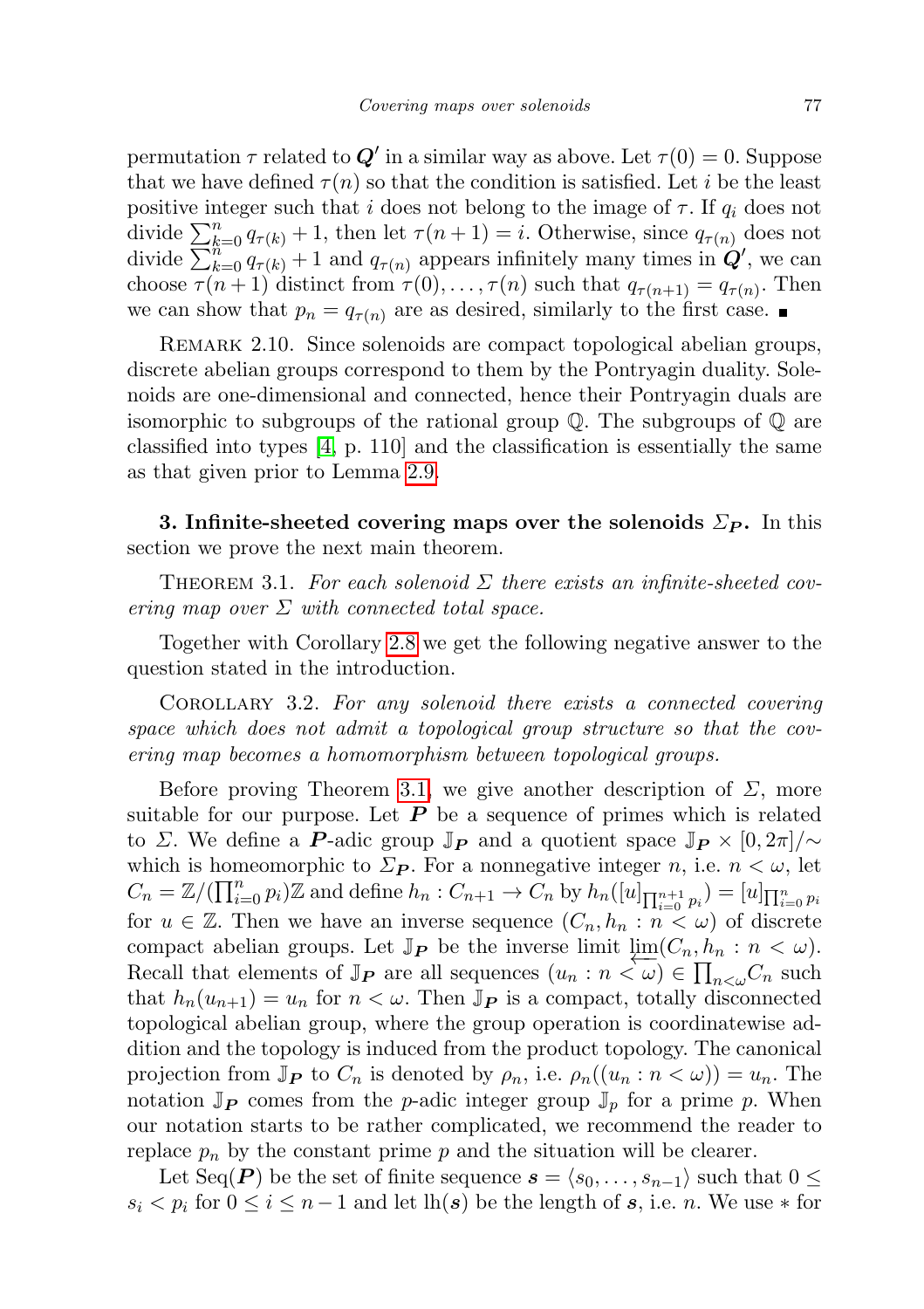concatenation of finite sequences. In particular, we define  $\mathbf{0}_n, l_n \in \text{Seq}(\mathbf{P})$  as follows:  $lh(\mathbf{0}_n) = lh(\mathbf{I}_n) = n$  and  $\mathbf{0}_{n,i} = 0$  and  $\mathbf{I}_{n,i} = p_i-1$  for  $0 \leq i < n$ . Since each element of  $C_n$  corresponds to a finite sequence  $s \in \text{Seq}(P)$  of length  $n+1$ , we identify them. For instance  $s+1$  and  $s-1$  are elements of  $C_n$  and also the corresponding finite sequences. Since  $h_n(1]_{\prod_{i=0}^{n+1} p_i} = [1]_{\prod_{i=0}^n p_i}$  for every n, we use the symbol 1 for the elements in  $\mathbb{J}_P$  and  $C_n$ . For  $s \in \text{Seq}(P)$ with  $lh(s) = n + 1$ , we define  $U_s = \{u \in \mathbb{J}_P : \rho_n(u) = s\}$ . Note that  $U_s$  are basic open sets of  $\mathbb{J}_{\mathbf{P}}$ .

Denote by  $X_n = C_n \times [0, 2\pi] / \sim_n$  the quotient space obtained by the identifications  $(u, 0) \sim_n (u - 1, 2\pi)$  for  $u \in C_n$ . Define  $\overline{h_n} : X_{n+1} \to X_n$  by  $\overline{h_n}((u, \theta)) = (h_n(u), \theta)$  for  $(u, \theta) \in X_{n+1}$ . Since  $(h_n(u), 0) \sim_n (h_n(u)-1, 2\pi)$ and  $h_n(u) + 1 = h_n(u) + h_n(1) = h_n(u+1)$ , it follows that  $(h_n(u), 0) \sim_n$  $(h_n(u-1), 2\pi)$  and consequently  $\overline{h_n}$  is well-defined. Since each  $X_n$  is homeomorphic to the unit circle  $S^1$  and  $\overline{h_n}$  is a  $p_{n+1}$ -sheeted covering map,  $\lim_{\epsilon \to 0} (X_n, h_n : n < \omega)$  is homeomorphic to  $\Sigma_{\mathbf{P}}$ .

Define  $(u, 0) \sim (u - 1, 2\pi)$  for  $u \in \mathbb{J}_P$ . Then  $(u, 0) \sim (u - 1, 2\pi)$  if and only if  $(\rho_n(u), 0) \sim_n (\rho_n(u) - 1, 2\pi)$  for every n. Hence the quotient space  $\mathbb{J}_{\mathbf{P}} \times [0, 2\pi] / \sim$  is homeomorphic to  $\varprojlim(X_n, \overline{h_n} : n < \omega)$  and also to  $\Sigma_{\mathbf{P}}$ .

*Proof of Theorem [3.1.](#page-8-0)* We shall define a total space  $X_{\mathbf{P}}$  to be a quotient space obtained by certain identifications in the countable disjoint union  $\iint_{i=1}^{\infty} Z^i$ , where each  $Z^i$  is a copy of  $\mathbb{J}_{\mathbf{P}} \times [0, 2\pi]$ . Then we have a map  $\overline{\sigma}: X_{\mathbf{P}} \to \Sigma_{\mathbf{P}}$  induced from a natural map  $\sigma: \bigsqcup_{i=1}^{\infty} Z^i \to \mathbb{J}_{\mathbf{P}} \times [0, 2\pi],$ which is an infinite-sheeted covering map. Next, we prove the connectedness of  $X_{\mathcal{P}}$ , where the property of a sequence of primes in Lemma [2.9](#page-7-0) actually intervenes.

An element of  $Z^i$  which corresponds to  $(u, \theta) \in \mathbb{J}_P \times [0, 2\pi]$  is denoted by  $(u, \theta)^i$ . We define an identification  $\approx$  on  $\bigsqcup_{i=1}^{\infty} Z^i$  as follows.

To simplify index sets, let  $I_0 = 0$  and  $I_n = \sum_{i=0}^{n-1} p_i$  for  $n \ge 1$ . If k is a positive integer such that  $I_n + 1 \leq k \leq I_{n+1}$ , then  $0 \leq I_{n+1} - k \leq p_n - 1$ and  $l_n * \langle I_{n+1} - k \rangle \in \text{Seq}(P)$ . In particular,  $l_0 * \langle I_1 - k \rangle = \langle p_0 - k \rangle$ .

First, for each  $k \ge 1$  and  $n \ge 0$  such that  $I_n + 1 \le k \le I_{n+1}$ , we put  $(u, 2\pi)^k \approx (u+1, 0)^{k+1}$  and  $(u, 2\pi)^{k+1} \approx (u+1, 0)^k$  for  $u \in U_{l_n * (I_{n+1}-k)}$ . Next, in case neither  $(u, 2\pi)^j \approx (u+1, 0)^{j+1}$  nor  $(u, 2\pi)^j \approx (u+1, 0)^{j-1}$ , we put  $(u, 2\pi)^j \approx (u+1, 0)^j$ .

We remark the following. The identification rule on the first  $p_0$  copies  $Z^1, \ldots, Z^{p_0}$  depends on sequences of length 1, on the next  $p_1$  copies  $Z^{p_0+1}$ ,  $\ldots, Z^{p_0+p_1}$  on sequences of length 2 and so on. Further, for each  $(u, 0)^j$  there exists a unique k such that  $(u, 0)^j \approx (u - 1, 2\pi)^k$  and  $k = j - 1, j$  or  $j + 1$ .

Before proceeding, let us explain our construction geometrically. We take infinitely many copies of  $\Sigma_P$ , say  $\Sigma_P^i$ . We slit a part of the first copy  $\Sigma_P^1$  and the corresponding part of the second copy  $\Sigma_P^2$  and switch the connections.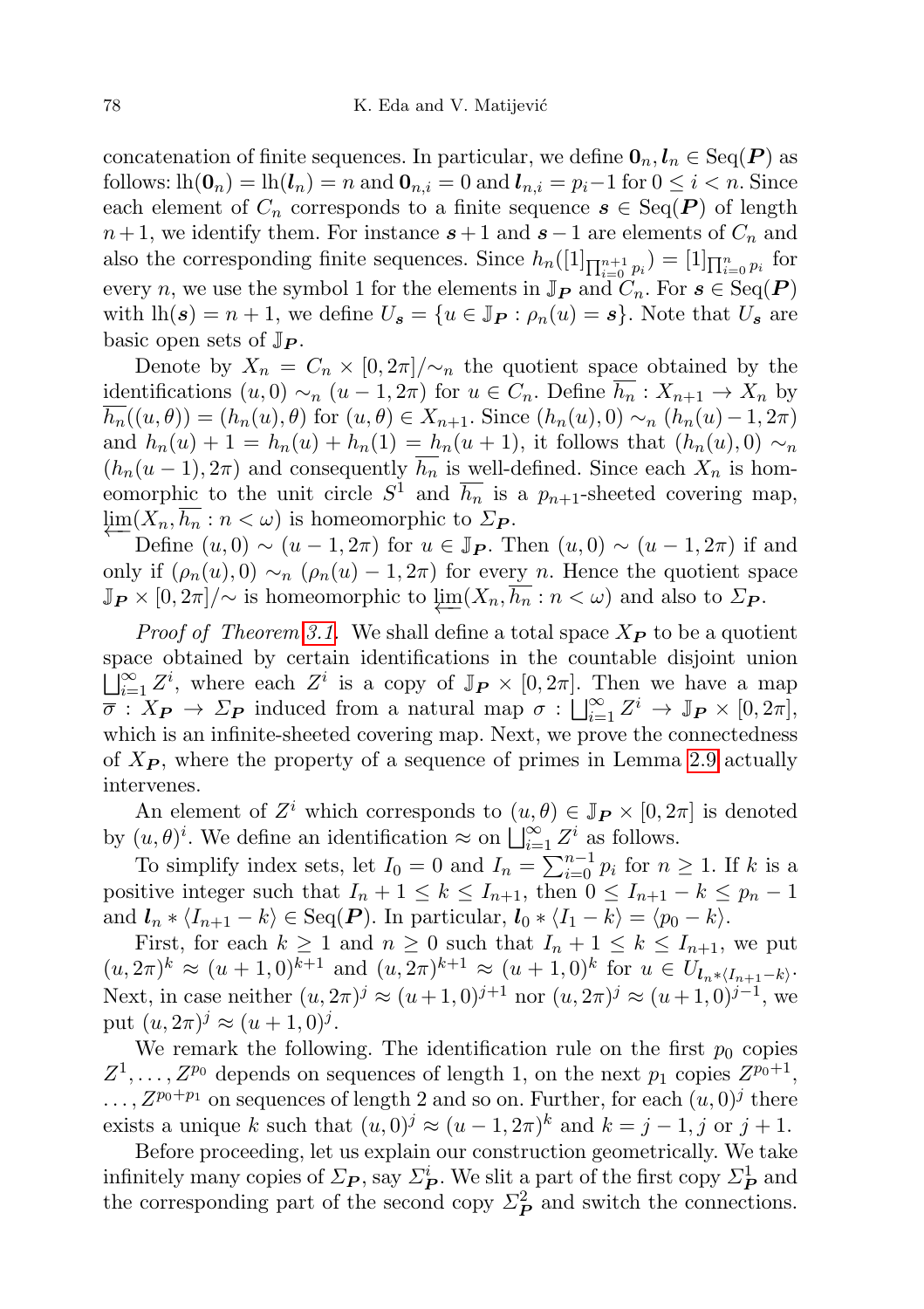Except the first copy  $\Sigma_P^1$  we slit two parts of each  $\Sigma_P^i$ , and by switchings one is connected to  $\mathcal{Z}_{\mathbf{P}}^{i-1}$  $\mathbf{P}_{\mathbf{P}}^{i-1}$  and the other is connected to  $\mathcal{L}_{\mathbf{P}}^{i+1}$  $\mathbf{P}^{n+1}$ . The rule of these slittings is given in the definition of  $\approx$ . If  $I_n + 2 \leq i \leq I_{n+1}$ , the sizes of the two parts are the same, but otherwise, i.e. if  $i = I_n + 1$ , the sizes of the slit parts are different. Since each  $Z^i$  is a copy of  $\mathbb{J}_{\mathbf{P}} \times [0, 2\pi]$ , we have a natural map  $\sigma: \bigcup_{i=1}^{\infty} Z^i \to \mathbb{J}_P \times [0, 2\pi]$ , which is obviously an infinite sheeted cover over  $\mathbb{J}_{\mathbf{P}} \times [0, 2\pi]$ . Let  $X_{\mathbf{P}} = \bigsqcup_{i=1}^{\infty} Z^i / \approx$ . Then, via the quotients by  $\approx$  and  $\sim$  we get the induced map  $\overline{\sigma}: X_{\mathbf{P}} \to \Sigma_{\mathbf{P}}$ .

We claim that  $\bar{\sigma}$  evenly covers  $\Sigma_{\bm{P}}$ . Since  $\mathbb{J}_{\bm{P}} \times (0, 2\pi) = \mathbb{J}_{\bm{P}} \times (0, 2\pi)/\sim$ , there is no difficulty for this case. We need to examine  $\mathbb{J}_P \times (0, \pi) \cup$  $(\pi, 2\pi$ ])/∼.

To analyze  $\overline{\sigma}^{-1}(\mathbb{J}_{\mathbf{P}} \times ([0, \pi) \cup (\pi, 2\pi])/\sim)$ , we consider  $\sigma^{-1}(\mathbb{J}_{\mathbf{P}} \times ([0, \pi) \cup$  $(\pi, 2\pi|)$ .

First let  $A_1$  be the set

$$
(U_{\langle p_0-1\rangle} \times (\pi, 2\pi))^2 \cup ((\mathbb{J}_{\mathbf{P}} \setminus U_{\langle p_0-1\rangle}) \times (\pi, 2\pi])^1 \cup (\mathbb{J}_{\mathbf{P}} \times [0, \pi))^1.
$$
  
*I*  $\downarrow$  2 < *h* < *I*  $\downarrow$  let *A* be the set

For  $I_n + 2 \leq k \leq I_{n+1}$ , let  $A_k$  be the set

$$
(U_{\mathbf{l}_{n}*(I_{n+1}-k)} \times (\pi, 2\pi])^{k+1} \cup (U_{\mathbf{l}_{n}*(I_{n+1}-k+1)} \times (\pi, 2\pi])^{k-1}
$$
  
 
$$
\cup ((\mathbb{J}_{\mathbf{P}} \setminus (U_{\mathbf{l}_{n}*(I_{n+1}-k)} \cup U_{\mathbf{l}_{n}*(I_{n+1}-k+1)})) \times (\pi, 2\pi])^{k} \cup (\mathbb{J}_{\mathbf{P}} \times [0, \pi))^{k}.
$$

For  $k = I_n + 1$   $(n \geq 1)$ , let  $A_k$  be

$$
\begin{aligned} (U_{\boldsymbol{l}_{n} * \langle p_{n-1} \rangle} \times (\pi, 2\pi])^{k+1} &\cup (U_{\boldsymbol{l}_{n-1} * \langle 0 \rangle} \times (\pi, 2\pi])^{k-1} \\ &\cup ((\mathbb{J}_{\boldsymbol{P}} \setminus (U_{\boldsymbol{l}_{n} * \langle p_{n-1} \rangle} \cup U_{\boldsymbol{l}_{n-1} * \langle 0 \rangle})) \times (\pi, 2\pi])^{k} \cup (\mathbb{J}_{\boldsymbol{P}} \times [0, \pi))^{k} .\end{aligned}
$$

We remark that the restriction of  $\bar{\sigma}$  to  $A_k/\approx$  is a homeomorphism onto  $\mathbb{J}_{\mathbf{P}} \times ([0,\pi) \cup (\pi,2\pi])/\sim$ . Since  $\sigma^{-1}(\mathbb{J}_{\mathbf{P}} \times [0,\pi) \cup (\pi,2\pi])$  is the disjoint union of  $A_k$ 's,  $\overline{\sigma}$  evenly covers  $(\mathbb{J}_P \times [0, \pi) \cup (\pi, 2\pi])/\sim$  and we conclude that  $\overline{\sigma}$  is an infinite sheeted covering map.

Showing the connectedness of  $X_{\mathbf{P}}$  is a delicate and long part of this proof. First we define some connection between subsets  $(U_s \times \{0\})^m$  of  $\bigsqcup_{i=1}^{\infty} Z^i$ .

Let  $m : s$  denote the subset  $(U_s \times \{0\})^m$ . We call  $n : t$  a successor of  $m: s \text{ if } t = s+1 \text{ and, for each } u \in U_s, (u, 2\pi)^m \approx (u+1, 0)^n.$  Note that  $m: s$  may not have a successor, but there is at most one successor. However, if the length of s is larger than m, then  $m : s$  has its successor. Here we give some examples. The successor of 1 :  $\langle p_0 - 1, 0 \rangle$  is 2 :  $\langle 0, 1 \rangle$ , the successor of 2 :  $\langle p_0 - 1, 0 \rangle$  is 1 :  $\langle 0, 1 \rangle$ , the successor of  $p_0 + 1$  :  $\langle p_0 - 1, p_1 - 1, 0 \rangle$ is  $p_0 + 2 : (0, 0, 1)$ , the successor of  $p_0 : (p_0 - 1, 0, 1)$  is  $p_0 : (0, 1, 1)$ . But  $p_0 + 1$  :  $\langle p_0 - 1 \rangle$  has no successor.

If there exist  $n_i : t_i$   $(0 \le i \le k)$  such that  $m = n_0$  and  $s = t_0$ ,  $n = n_k$ and  $t = t_k$ , and each  $n_{i+1} : t_{i+1}$  is a successor of  $n_i : t_i$ , we call  $n : t$  the kth successor of m : s and the related chain  $(n_i : t_i | 0 \le i \le k)$  a path.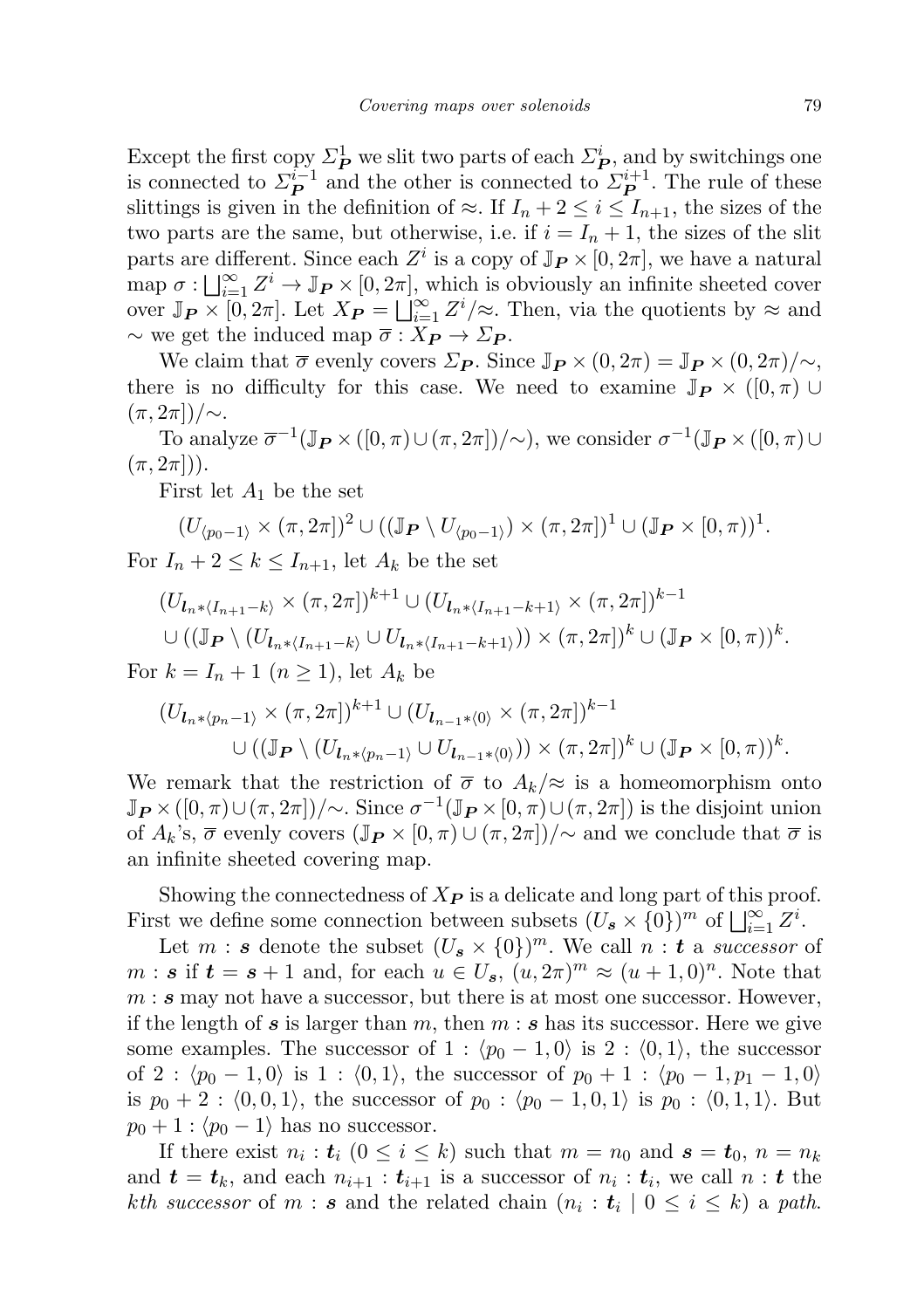In this terminology a successor of  $m : s$  is the first successor of  $m : s$ . The subset  $m : s$  is a starting 0-position and  $n : t$  is a final k-position of the path  $(n_i : t_i \mid 0 \leq i \leq k)$ . Since points in  $n_i : t_i$  are connected by paths in  $X_{\mathbf{P}}$  to points in  $n_{i+1} : t_{i+1}$ , points in  $m : s$  are connected by paths in  $X_{\mathbf{P}}$ to points in  $n : t$ . Taking the successor of a position  $m : s$  is called a *step*. Hence, starting from  $m : s$ , after k steps we reach the kth successor of  $m : s$ . An example of a path with the starting position  $p_0 + 1 : \langle 0, 0 \rangle$  and the final position  $1$ :  $\langle 1, 1 \rangle$  is the following:

$$
p_0+1:\langle 0,0\rangle, p_0:\langle 1,0\rangle, p_0-1:\langle 2,0\rangle, \ldots, 2:\langle p_0-1,0\rangle, 1:\langle 0,1\rangle, 1:\langle 1,1\rangle.
$$

It is possible to give a certain geometrical meaning to a successor and a step. For this purpose we use points in  $\mathbb{J}_{P} \times [0, 2\pi]$  and  $\bigsqcup_{i=1}^{\infty} Z^{i}$  to express points in  $\Sigma_{\mathbf{P}}$  and  $X_{\mathbf{P}}$  respectively. One round in  $\Sigma_{\mathbf{P}}$  corresponds to +1 or  $-1$  in  $\mathbb{J}_{\mathbf{P}}$ . We fix a direction such that a clockwise round corresponds to  $+1$ . Now we consider points  $(u, 0) \in \Sigma_{\mathbf{P}}$  and  $(u, 0)^m \in X_{\mathbf{P}}$ . Since  $\overline{\sigma}$  is a covering map, a clockwise round from  $(u, 0)$  to  $(u + 1, 0)$  by a path is lifted to a path from  $(u, 0)^m$  to  $(u + 1, 0)^k$  for some k. This k may be  $m - 1$ , m or  $m + 1$ . If  $v \in U_s$  and a clockwise round from  $(v, 0)$  to  $(v+1, 0)$  is lifted to the path from  $(v,0)^m$  to  $(v+1,0)^k$  for every  $v \in U_s$ ,  $k : s+1$  is the successor of  $m : s$ . This is a step from  $m : s$  to  $k : s + 1$  and clockwise rounds correspond to steps.

CLAIM. Let  $P$  be a sequence of primes which satisfies the property in Lemma [2.9](#page-7-0). Then for each  $n \geq 0$  the following holds:

$$
(*_n)\sum_{i=0}^{n-1}p_i+2:\mathbf{0}_{n+1} \text{ is the } ((\prod_{i=0}^n p_i)(\sum_{i=0}^{n-1}p_i+1))th successor\ of\ \sum_{i=0}^{n-1}p_i+1:\mathbf{0}_{n+1} \text{ and } k:\mathbf{x} \text{ appears on that path for any } k \leq \sum_{i=0}^{n-1}p_i+1 \text{ and any } \mathbf{x} \in \text{Seq}(\mathbf{P}) \text{ having } \ln(\mathbf{x})=n+1.
$$

We prove the claim by induction on  $n \geq 0$ . First we show  $(*_0)$ . We have a path 1 :  $\langle 0 \rangle$ , 1 :  $\langle 1 \rangle$ , 1 :  $\langle 2 \rangle$ , ..., 1 :  $\langle p_0 - 1 \rangle$ , 2 :  $\langle 0 \rangle$ . Hence, 2 :  $\langle 0 \rangle$  is the p<sub>0</sub>th successor of 1 :  $\langle 0 \rangle$  and for each  $x, 0 \le x \le p_0 - 1, 1 : \langle x \rangle$  appears on that path. Thus  $(*_0)$  is proven.

Now suppose that  $(*_n)$  holds. The 0th position is  $\sum_{i=0}^n p_i + 1 : \mathbf{0}_{n+2}$ . The  $(\prod_{i=0}^{n-1} p_i - 1)$ th successor is  $\sum_{i=0}^{n} p_i + 1 : (\mathbf{I}_n * \langle 0, 0 \rangle)$  and its successor is  $\sum_{i=0}^{n} p_i : (0_n * \langle 1, 0 \rangle)$ . For each  $\sum_{i=0}^{n-1} p_i + 2 \leq k \leq \sum_{i=0}^{n} p_i + 1$  we count  $\prod_{i=0}^{n-1} p_i$  steps and reach  $\sum_{i=0}^{n-1} p_i + 1 : (\mathbf{0}_n * \langle 0, 1 \rangle)$  as the  $(p_n \cdot \prod_{i=0}^{n-1} p_i)$ th successor. Then, by induction hypothesis, we have  $\sum_{i=0}^{n-1} p_i + 2$ :  $\mathbf{0}_{n+1}$  \*  $\langle [2]_{p_{n+1}} \rangle$  as the  $(p_n \prod_{i=0}^{n-1} p_i + \prod_{i=0}^n p_i (\sum_{i=0}^{n-1} p_i + 1))$ th successor.

Then, we count  $(p_n-1)\prod_{i=0}^{n-1} p_i$  steps for each  $\sum_{i=0}^{n-1} p_i + 2 \leq k \leq \sum_{i=0}^{n} p_i$ and we have  $\sum_{i=0}^{n} p_i + 1 : (0_n * \langle 1, a-1 \rangle)$  as the Sth successor, where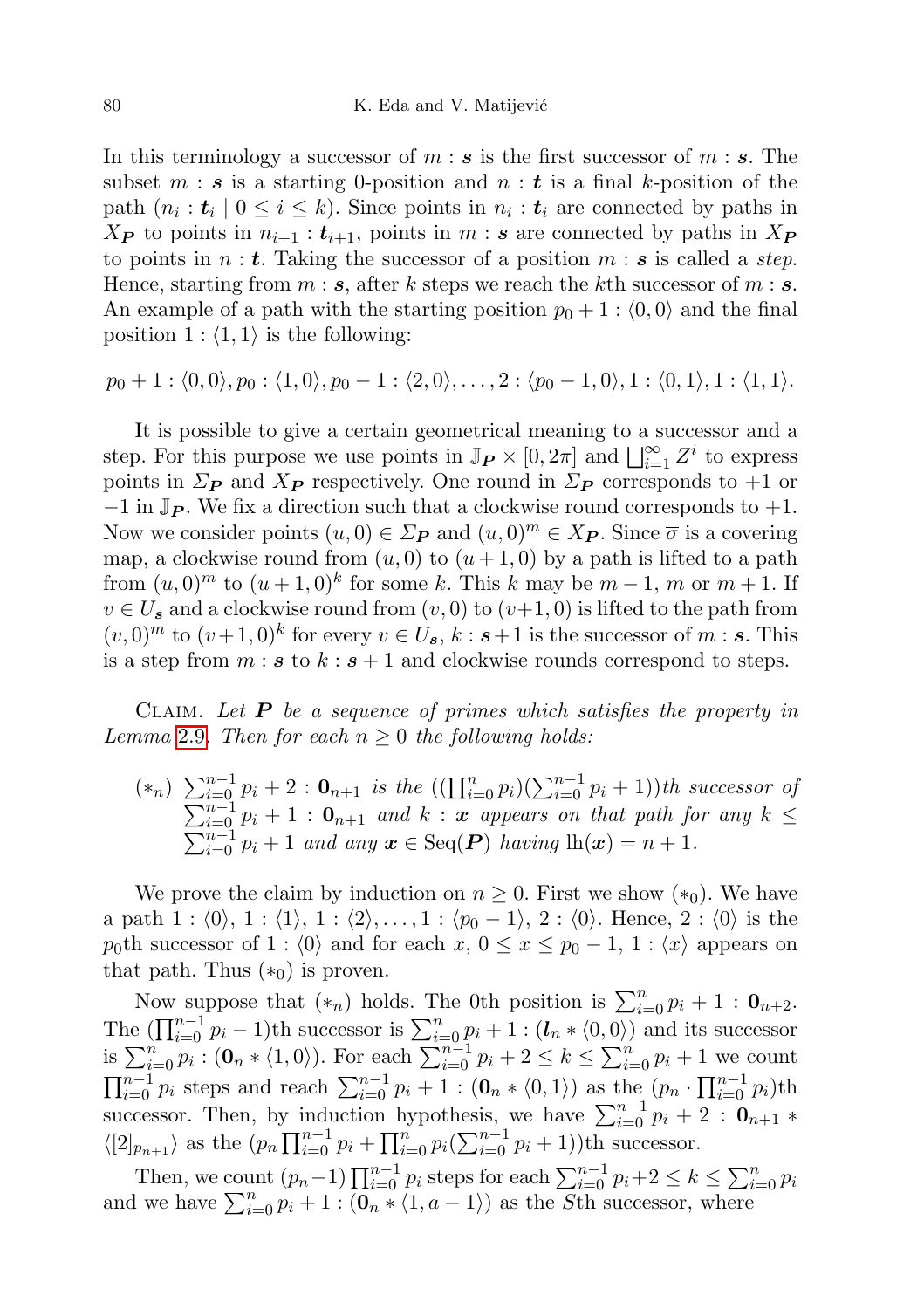$$
S = (p_n - 1)(p_n - 1) \prod_{i=0}^{n-1} p_i + p_n \prod_{i=0}^{n-1} p_i + \left(\prod_{i=0}^n p_i\right) \left(\sum_{i=0}^{n-1} p_i + 1\right)
$$
  
= -(p\_n - 1) \prod\_{i=0}^{n-1} p\_i + \left(\prod\_{i=0}^n p\_i\right) \left(\sum\_{i=0}^n p\_i + 1\right)

and  $a = [\sum_{i=0}^{n} p_i + 1]_{p_{n+1}}$ .

Hence  $\sum_{i=0}^{n} p_i + 1 : \mathbf{0}_n * \langle 0, a \rangle$  is the  $((p_n - 1) \prod_{i=0}^{n-1} p_i)$ th successor of  $\sum_{i=0}^{n} p_i + 1 : \mathbf{0}_n * \langle 1, 0 \rangle$ , so that  $\sum_{i=0}^{n} p_i + 1 : \mathbf{0}_n * \langle 0, a \rangle$  is the  $(\prod_{i=0}^{n} p_i (\sum_{i=0}^{n} p_i))$  $\frac{1}{(n+1)}$ th successor of  $\sum_{i=0}^{n} p_i + 1$ :  $\mathbf{0}_{n+2}$ .

By our assumption on P we have  $0 < a < p_{n+1}$ . We remark that the  $n+1$ -digit varies, where the *i-digit* of  $\langle s_0, \ldots, s_{n+1} \rangle$  is  $s_i$ , before we reach  $\sum_{i=0}^{n} p_i + 1 : \mathbf{0}_n * \langle 1, a \rangle$ , but the  $n + 1$ -digit possibly affects successors on the path only when we are in  $\sum_{i=0}^{n} p_i + 1$ : s for some s.

Then we continue similarly and as the  $(2 \prod_{i=0}^{n} p_i (\sum_{i=0}^{n} p_i + 1))$ th successor we have  $\sum_{i=0}^{n} p_i + 1$  :  $\mathbf{0}_n * \langle 0, [2a]_{p_{n+1}} \rangle$ . Since  $0 < a < p_{n+1}$ , for  $0 < k < p_{n+1}$  we have  $[ka]_{p_{n+1}} \neq 0$  and certainly have  $[p_{n+1}a]_{p_{n+1}} = 0$ . This means that as the  $\left(p_{n+1}\prod_{i=0}^n p_i\left(\sum_{i=0}^n p_i\right)\right)$ <br> $\sum_{i=0}^n p_i + 1$ :  $l_{n+2}$  and as the  $\left(p_{n+1}\prod_{i=0}^n p_i\right)$ is means that as the  $(p_{n+1}\prod_{i=0}^n p_i(\sum_{i=0}^n p_i+1)-1)$ th successor we have  $\sum_{i=0}^n p_i + 1$ :  $l_{n+2}$  and as the  $(p_{n+1}\prod_{i=0}^n p_i(\sum_{i=0}^n p_i+1))$ th successor we have  $\sum_{i=0}^{n} p_i + 2 : \mathbf{0}_{n+2}.$ 

Since the successor is determined by a position and the operation of taking the successor is invertible and, in addition, we have counted  $\prod_{i=0}^{n+1} p_i$ .  $\left(\sum_{i=0}^{n} p_i+1\right)$  steps and have the new position  $\sum_{i=0}^{n} p_i+2: \mathbf{0}_{n+2}$ , every  $k: \mathbf{x}$ appears on the way for  $k \leq \sum_{i=0}^{n} p_i + 1$  and  $\mathbf{x} \in \text{Seq}(\mathbf{P})$  with  $\ln(\mathbf{x}) = n+2$ . We have shown  $(*_n)$  and have proved the claim.

Finally we show the connectedness of  $X_{\mathbf{P}}$ . Without loss of generality, we may assume that  $P$  has the property in Lemma [2.9.](#page-7-0) Assume that there is a non-trivial clopen set W in  $X_{\mathbf{P}}$ . Then we have a basic set  $(U_{s_0} \times \{0\})^{n_0}$  in W and another basic set  $(U_{s_1} \times \{0\})^{n_1}$  in its complement  $X_{\mathbf{P}} \setminus W$ . Take a sufficiently large *n* such that  $\text{lh}(s_0)$ ,  $\text{lh}(s_1) \leq n+1$  and  $n_0, n_1 \leq \sum_{i=0}^{n-1} p_i + 1$ and extend  $s_0$  and  $s_1$  to sequences  $s_0^*$  and  $s_1^*$  of length  $\ln(s_0^*) = \ln(s_1^*) = n+1$ . Then  $(*_n)$  implies the existence of a path between  $n_0 : s_0^*$  and  $n_1 : s_1^*$ , which means that there is an arc in  $X_{\mathbf{P}}$  connecting a point in  $(U_{s_0} \times \{0\})^{n_0}$  to a point in  $(U_{s_1} \times \{0\})^{n_1}$ . This contradiction proves Theorem [3.1.](#page-8-0)

Remark 3.3. Finally, let us remark that every half-line contained in a solenoid  $\Sigma_{\mathbf{P}}$  is dense in  $\Sigma_{\mathbf{P}}$ , but this does not hold for  $X_{\mathbf{P}}$ . We show this using the proof of  $(*_n)$ . Let  $u \in \mathbb{J}_P$  be the element defined by  $\rho_n(u) =$  $\sum_{i=1}^{n}$  $\prod_{i=1}^n \prod_{j=0}^{i-1} p_j$ . Define  $s_{n+1}$  to be the first position of the form  $1 : s_{n+1}$ starting from  $\sum_{i=0}^{n-1} p_i + 1$ :  $\mathbf{0}_{n+1}$ . Then, by  $(\ast_i)$  for  $0 \le i \le n$  we have  $s_{n+1,i} = 1$  for  $i \geq 1$  and  $s_{n+1,0} = 0$  and consequently  $u \in \bigcap_{n=0}^{\infty} U_{s_{n+1}}$ . Considering the half-line from  $(u, 0)$  tracing back steps, we see that this half-